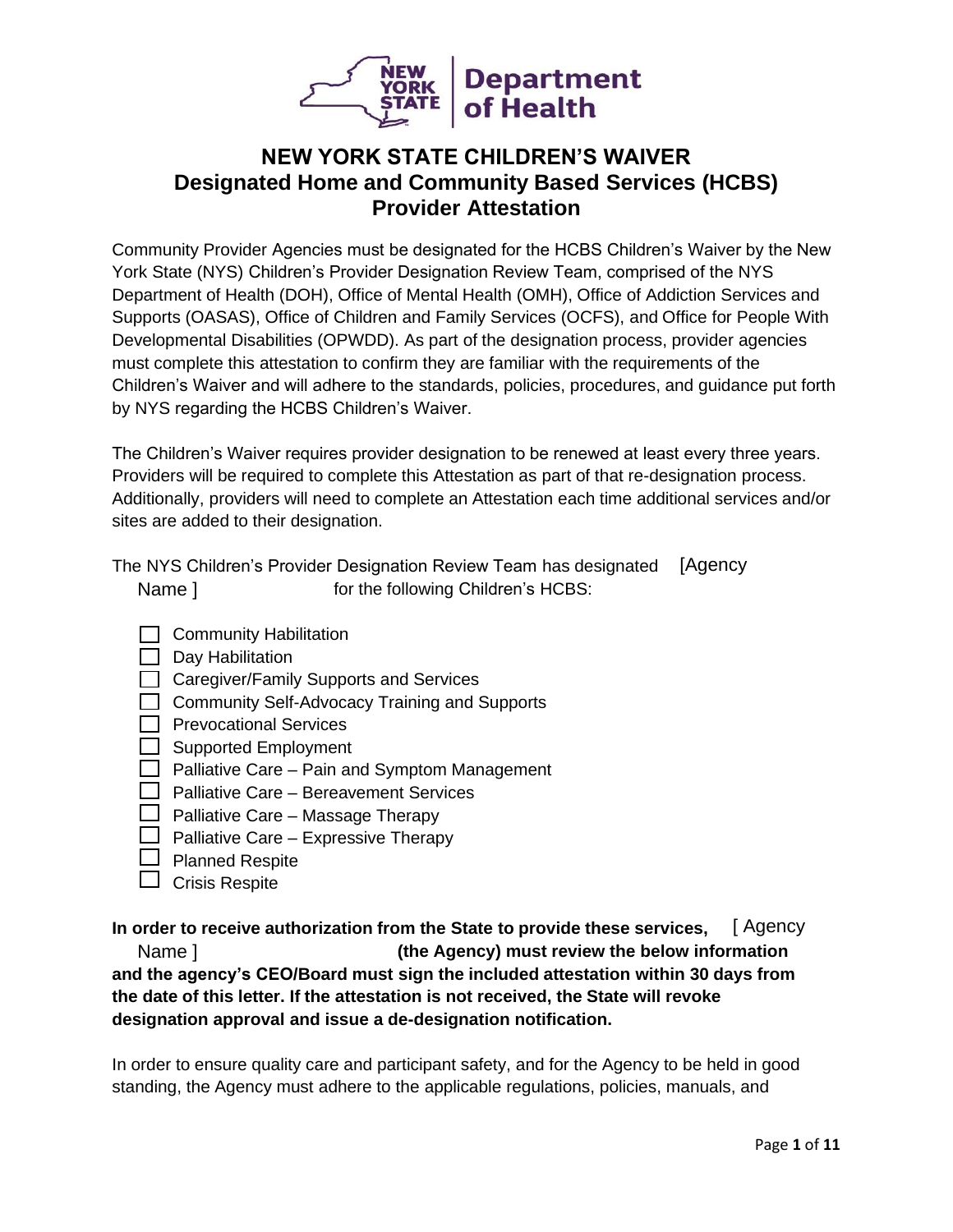standards of care, as well as any subsequent updates or supplemental guidance issued by the State. The Agency shall comply with:

- The [Children's Home and Community Based Services Manual](https://www.health.ny.gov/health_care/medicaid/redesign/behavioral_health/children/docs/hcbs_manual.pdf) and subsequent releases,
- The [1915\(c\) HCBS Waiver Application NY4125 R05](https://www.health.ny.gov/health_care/medicaid/redesign/behavioral_health/children/overview.htm) and subsequent amendments, and
- All [Children's HCBS Provider policies](https://health.ny.gov/health_care/medicaid/redesign/behavioral_health/children/docs/children_hcbs_policy_announcement.pdf) the policies are posted to the [DOH website,](https://www.health.ny.gov/health_care/medicaid/redesign/behavioral_health/children/1115_waiver_amend.htm) along with supplemental guidance documents and resources.

Key compliance requirements include but are not limited to the following (additional details are located in the above-referenced *Children's HCBS Manual* and policies):

## **State and Federal Regulations**

Agency responsibilities:

- Maintain standing as an enrolled Medicaid provider and comply with the rules, regulations and directives pertaining to Medicaid providers including Part 504 of 18 NYCRR.
- Be enrolled as a NYS Medicaid Provider with an active provider identification number prior to commencing service delivery.
- Be in good standing according to the standards of each agency by which it is licensed, certified, designated, or approved, where applicable.
- Possess, acquire, and retain any State licensure, certification, authorization, or credential when required.
- Abiding by the [Requirements for Service Providers Delivering Children and Family](https://www.health.ny.gov/health_care/medicaid/redesign/behavioral_health/children/docs/service_delivery_designation_guidance_cftss_hcbs.pdf)  [Treatment and Supports Services \(CFTSS\) and Children's Home and Community Based](https://www.health.ny.gov/health_care/medicaid/redesign/behavioral_health/children/docs/service_delivery_designation_guidance_cftss_hcbs.pdf)  [Services \(HCBS\) and Working Collaboratively with Providers](https://www.health.ny.gov/health_care/medicaid/redesign/behavioral_health/children/docs/service_delivery_designation_guidance_cftss_hcbs.pdf)
- Appropriately implement and maintain Electronic Health Record (EHR) systems
- Be compliant with Health Insurance Portability and Accountability Act (HIPPA) and other regulations to safeguard protected health information (PHI)
- Be compliant with the Centers for Medicare & Medicaid Services (CMS) [HCBS Settings](https://www.health.ny.gov/health_care/medicaid/redesign/docs/hcbs_final_rule.pdf)  [Final Rule](https://www.health.ny.gov/health_care/medicaid/redesign/docs/hcbs_final_rule.pdf) and follow [State procedures](https://www.health.ny.gov/health_care/medicaid/redesign/behavioral_health/children/docs/childrens_waiver_hcbs_final_rule_info_letter_12.3.20.pdf) for ensuring compliance – including having appropriate policies in place. See Attachment A for additional information.
- Be compliant with [Electronic Visit Verification \(EVV\) requirements](https://www.health.ny.gov/health_care/medicaid/redesign/evv/index.htm) (as applicable; see Attachment B for additional information).

## **Staff Requirements**

Agency responsibilities:

• Represent and warrant that staff, including sub-contracted/per diem staff who will be providing services, are not currently excluded, debarred, or otherwise ineligible to participate in any federal health care programs as defined in 42 U.S.C.§ 1320a-7b(f) (the "federal healthcare programs"), (ii) has not been convicted of a criminal offense related to the provision of healthcare items or services, and (iii) is not, to the best of the Agency's knowledge, under investigation or otherwise aware of any circumstances which may result in an employee or sub-contractor being excluded from participation in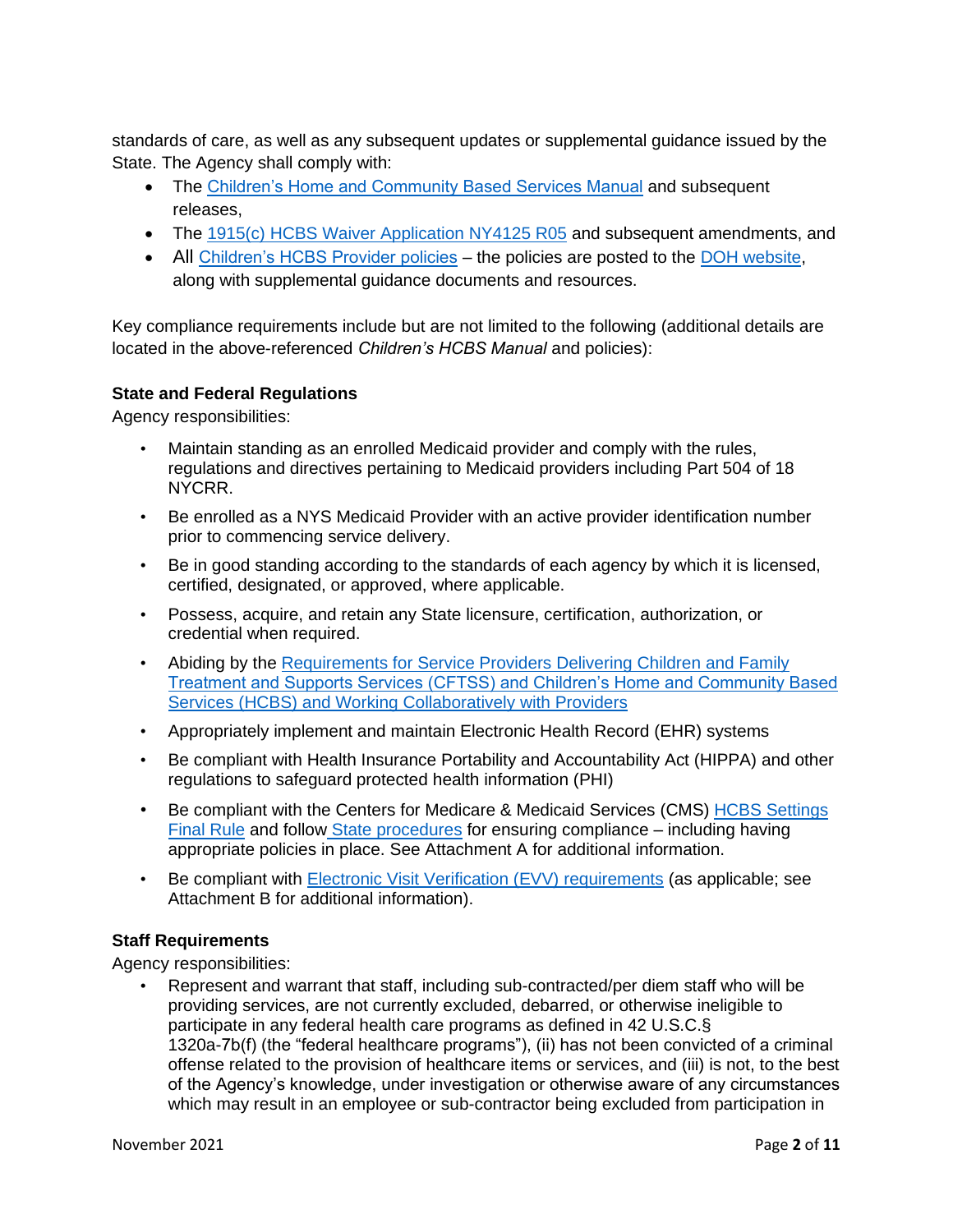the federal healthcare programs. This shall be an ongoing representation and warranty during the term of this Designation and the Agency will notify NYS of any change in the status of the representations and warranty set forth in this section.

- Comply with criminal background check requirements for providers, applicable agency employees, interns, and volunteers for the three required clearances, including all of the necessary steps for compliance, including training and documentation, as required. Additional information regarding these requirements can be found in the [Children's](https://www.health.ny.gov/health_care/medicaid/redesign/behavioral_health/children/docs/cw0001_hcbs_provider_background_check_policy.pdf)  [HCBS Provider Background Check](https://www.health.ny.gov/health_care/medicaid/redesign/behavioral_health/children/docs/cw0001_hcbs_provider_background_check_policy.pdf) policy.
- Ensure that all staff meet the qualifications of service delivery and/or supervision for the HCBS they are providing.
- Ensure that all staff have completed required training with the timeframe as outlined for the service and/or requirement. All training records are kept and maintained by the agency.
- Ensure that all staff understand the [conflict free](https://www.health.ny.gov/health_care/medicaid/program/medicaid_health_homes/policy/docs/hh0012_conflict_free_care_management_policy.pdf) requirements, especially if the staff are working per diem at other agencies or other lines of business within your agency.

#### **Confidentiality, Consent, and Participant Protections**

Agency responsibilities:

- Comply with the requirements of 18 NYCRR 431.7(a) to formulate and implement a written management plan to protect health history information related to an individual who has been diagnosed as having Acquired Immune Deficiency Syndrome (AIDS) or a Human Immunodeficiency Virus (HIV)-related illness or a HIV infection or laboratory tests performed on an individual for HIV-related illness. Require staff, to whom confidential information is disclosed as a necessity for providing services and in accordance with 18 NYCRR 431.7 and section 2782 of the Public Health Law, are fully informed of the penalties and fines for disclosure in violation of NYS law and regulation.
- Safeguard and maintain the confidentiality of all information in regard to services provided in conformity with the provisions of applicable State and Federal laws and regulations. Any breach of confidentiality by the Agency, its agents, or representatives shall be cause for NYS to terminate the Agency's Designation.
- Collect appropriate consent from participants to share information with other service providers, care managers, managed care organizations, or other parities as needed.
- Comply with all federal requirements for language access as a recipient of federal funds for the provision of Medicaid services. The Agency is obligated, under Title VI of the Civil Rights Act, to make language services available to those with limited English proficiency.

### **Fiscal Requirements**

Agency responsibilities:

• Maintain fiscal viability and complete an annual Consolidated Fiscal Report (CFR). CFRs are required by all service providers who receive funding or are designated as a HCBS provider for children/youth. Please review the document submission information at [http://www.oms.nysed.gov/rsu/Manuals\\_Forms/Manuals/CFRManual/home.html](http://www.oms.nysed.gov/rsu/Manuals_Forms/Manuals/CFRManual/home.html)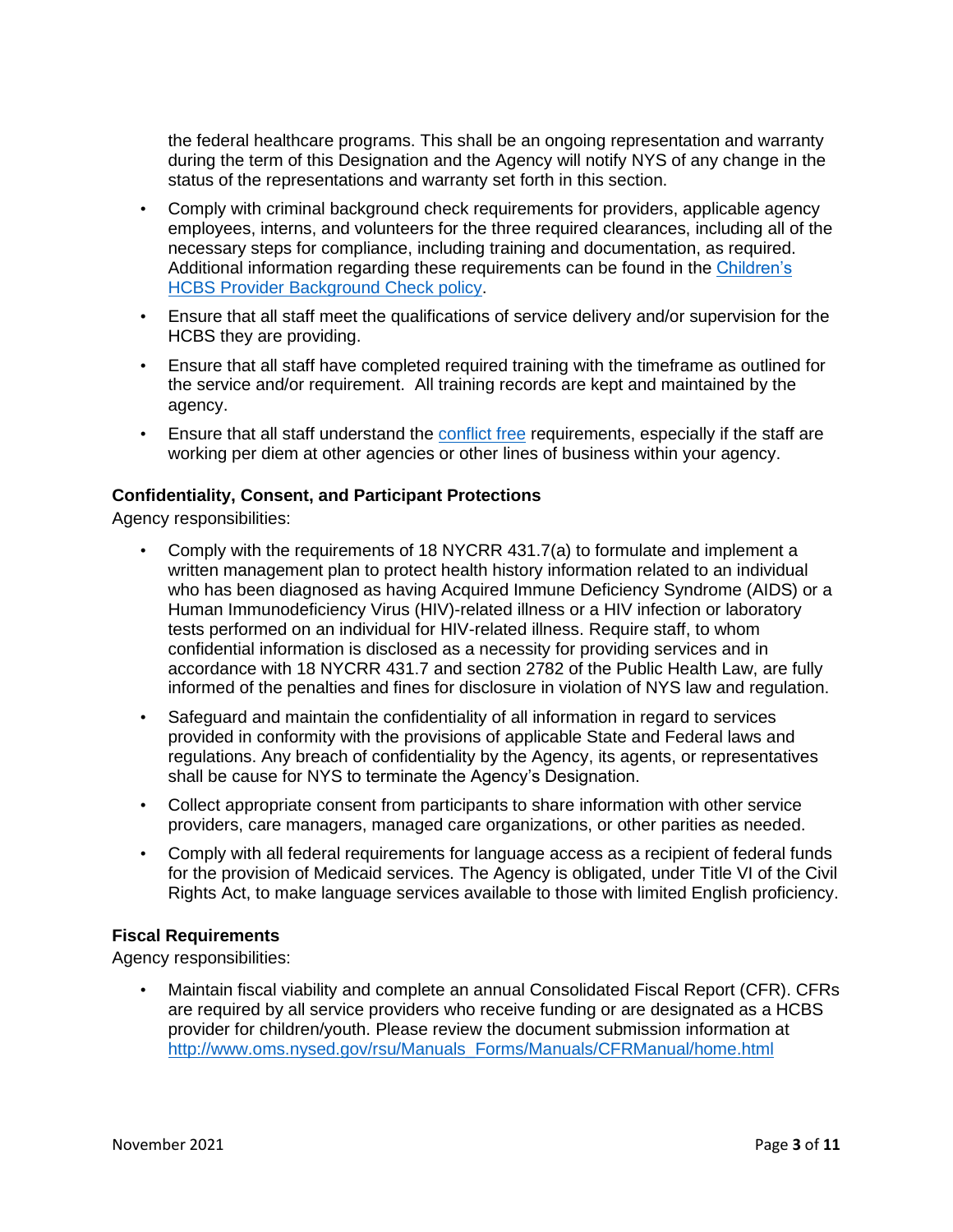- Appropriately conduct billing for Medicaid Fee-For-Service (FFS) and Medicaid Managed Care Plans (MMCP), including following the guidelines in the [NYS Children's Health and](https://www.health.ny.gov/health_care/medicaid/redesign/behavioral_health/children/docs/billing_manual.pdf)  [Behavioral Health Services Billing and Coding Manual.](https://www.health.ny.gov/health_care/medicaid/redesign/behavioral_health/children/docs/billing_manual.pdf)
- Have appropriate MMCP contracts in place for the areas of service by the agency and the MMCP.
- Have appropriate agreements in place for any outsourced administrative functions (including billing functions), if applicable.

## **Service Delivery and Care Coordination**

Agency responsibilities:

- Ensure appropriate, [Person-Centered](https://www.health.ny.gov/health_care/medicaid/publications/docs/adm/19adm01_att1.pdf) Service Plans are developed for each child/youth receiving HCBS, including conducting assessments, developing crisis plans, and coordinating with the care manager, managed care plans, and/or other service providers as appropriate.
- Notifying Health Home care managers or C-YES regarding the determination of frequency, scope, and duration for each service provided to a child/youth.
- Notify MMCPs and care managers of changes in service (including disenrollment) and request continuing service authorization from MMCPs per the [Children's HCBS Plan of](https://www.health.ny.gov/health_care/medicaid/redesign/behavioral_health/children/docs/cw0002_childrens_hcbs_poc_workflow.pdf)  [Care Workflow policy](https://www.health.ny.gov/health_care/medicaid/redesign/behavioral_health/children/docs/cw0002_childrens_hcbs_poc_workflow.pdf).
- Provide consumer information regarding their rights as well as the type of services, purpose, and how they are delivered, agency contact information, how to make a complaint or report a grievance, and participants choice of services and provider.
- Make every effort possible to accommodate all referrals. If a referral is made to an HCBS provider that does not have the capacity to serve the child/youth in a timely manner, collaboration with the Health Home care manager, Lead HH, Medicaid Managed Care Plan to assist in identifying an appropriate, available provider.
- Regularly communicate with care managers, MMCPs, and other members of the child/youth's care team, including timely responses to referrals, active participation in the development and revision of the child/youth's Plan of Care, and attending interdisciplinary team meetings.

### **Documentation and Quality Assurance**

Agency responsibilities:

- Maintain complete records and accounts directly pertinent to performance and cooperate with NYS reviews and requests for documentation to determine if service providers meet qualifications and comply with program requirements.
- Maintain documentation of child-specific outcomes.
- Conduct internal quality assurance procedures.
- Conduct regular consumer satisfaction surveys or feedback regarding services, service delivery, and agency responsiveness.
- Comply with any NYS requests for additional documentation related to Children's HCBS and annual case record reviews, including cooperating with NYS for on-site reviews.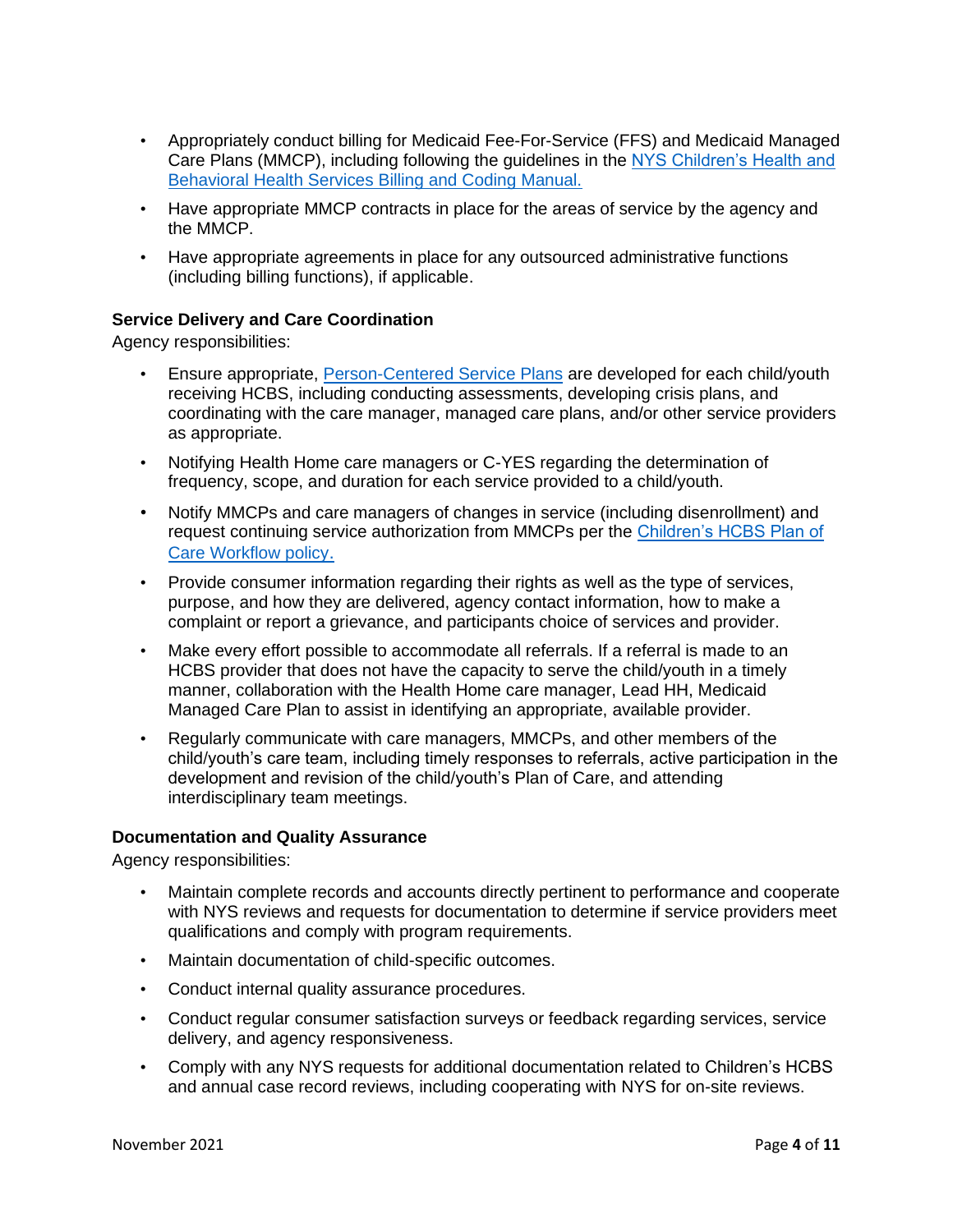• Participate, at the request of NYS or CMS, in any evaluation and monitoring activities including reports, monitoring visits, satisfaction surveys, quality improvement, and capacity management reporting.

### **Reporting Requirements:**

Agency responsibilities:

- Comply with the mandated reporter provisions governing the reporting of suspected child abuse or maltreatment, as set forth in sections 413-416 and 418 of the Social Services Law, and the requirements for State Central Register data base checks as set forth in section 424-a(3) of the Social Services Law.
- Appropriately enroll and access to report critical incidents and/or grievances/complaints within Incident Reporting and Management System (IRAMS).
- Appropriately report all service capacity, waitlist, waitlist times, and availability of the number of children/youths that can be served. Enroll and access to report HCBS provider capacity based upon any system built by NYS.
- Ensure up-to-date referral contact information and other agency contact information.
- Provide NYS DOH Capacity Management reporting RRE K-coding as requested by NYS or their designee – including Health Homes and MMCPs.
- Notify NYS of any issues with billing/claiming via MMCP including delayed receipt of payment, a significant number of denied and/or pended claims, or communication barriers if contacting the MMCP directly has not resolved the issue(s). MMCP contacts can be located here:<https://matrix.ctacny.org/>
- Notify NYS of any material change in the disclosures set forth in the designation application and/or operating certificate, including, but not limited to, a change in location where HCBS is being provided or the type of HCBS offered.

## **Maintaining Children's HCBS Designation**

- Designation may be terminated at any time upon mutual consent of NYS and the Agency.
- NYS may terminate the Agency's Designation, upon written notice of termination, if the Agency fails to maintain its license or otherwise comply with the terms and conditions and/or with any laws, rules, regulations, standards, policies, or procedures applicable to Children's HCBS Providers or if the health, safety, or well-being of a child/youth is at risk or if a child/youth is injured due to the fault of the Agency. Fault shall include acts of negligence, omission, and deliberate harm or a failure to properly supervise an employee or subcontractor.
- NYS may de-designate the Agency if no HCBS is delivered within a 6-month period. The Agency has multiple avenues for discussion with NYS prior to de-designation. NYS offers technical assistance and networking support to Children's HCBS Providers.
- In no event shall NYS be liable for expenses and obligations arising from the program(s) in the Agency's designation after the termination date. The Agency shall not submit any claims for payment for services, expenses, or obligations incurred after the date of termination of the Agency's designation.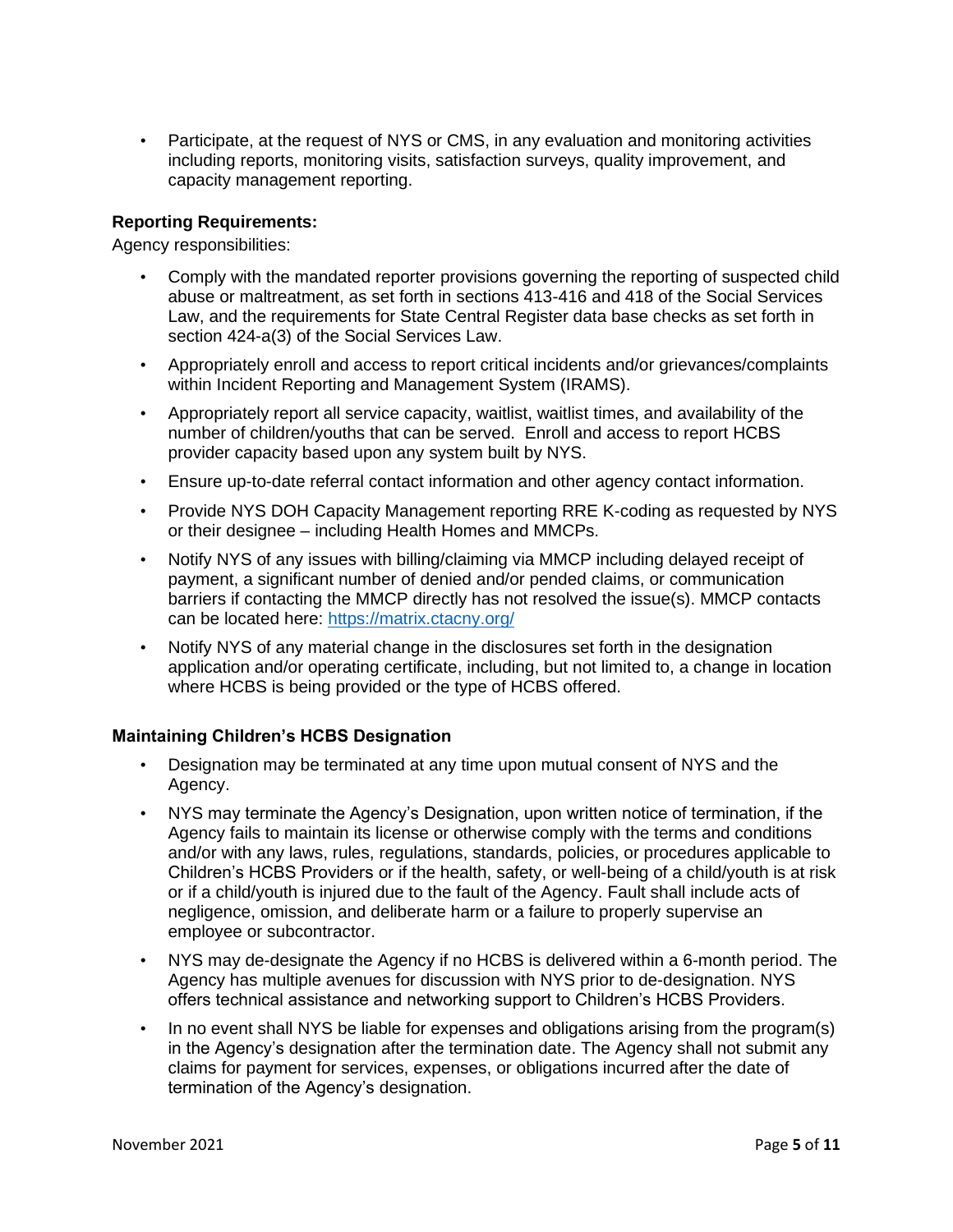Designated agencies retain all responsibility for services provided, quality of care, and assuring Medicaid compliance. Billing for HCBS should be completed using the designated agency's National Provider Identification (NPI) and Medicaid Management Information Systems (MMIS) ID. If a designated agency would like to collaborate with another designated agency to provide services they cannot provide, or to collaborate for the purposes of coordination of care, they will formally refer the child/youth directly for services to the other agency. Once the referral is made, only the designated agency providing the service will be able to bill for the referred service.

NYS will conduct a re-designation review at least every three years and issue a renewal or denial of renewal for Children's HCBS to the Agency.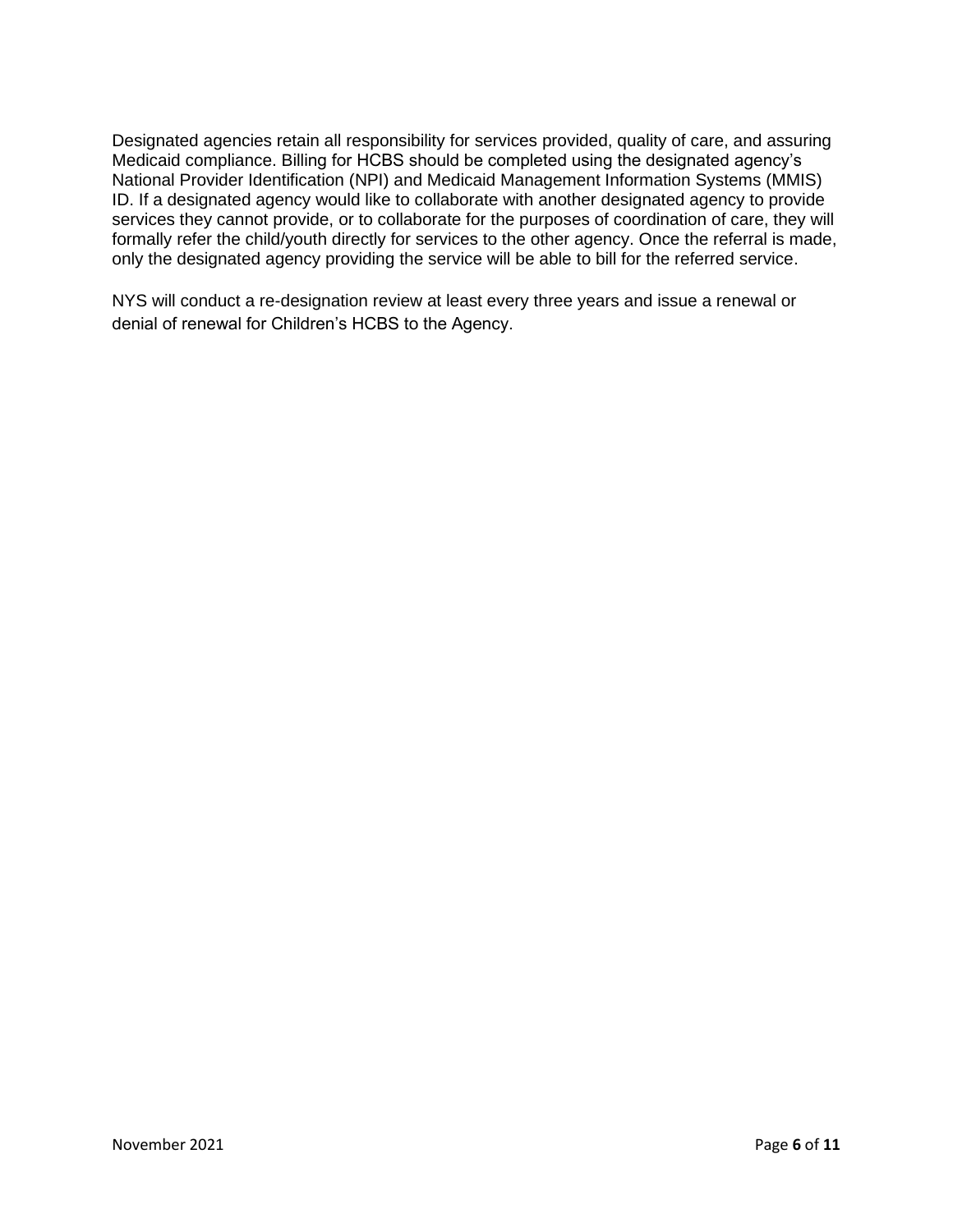# **Attestation Statement**

On behalf of the Designated Provider Agency ("Agency"), I (Chief Executive Officer or Designee listed below) attest that I have read the document, understand the terms and conditions as set out above, and will abide by all applicable laws, reporting requirements, and policies.

| Agency Name: [Agency |  |
|----------------------|--|
| Print Name:          |  |
| Signature: _         |  |

If unable to complete via digital signature, please print and sign.

Title: \_\_\_\_\_\_\_\_\_\_\_\_\_\_\_\_\_\_\_\_\_\_\_\_\_\_\_\_\_\_

Date: \_\_\_\_\_\_\_\_\_\_\_\_\_\_\_

Please return this signed Designated Children's HCBS Attestation (through an electronic signature/scanned PDF version) to the email below as soon as possible, and within 30 days from the date indicated on your Designation Letter issued by the NYS Children's Provider Designation Review Team. Failure to return a signed Attestation will result in the revocation of your designation by NYS. Please retain a signed copy of this document for your records.

Please return signed Attestations to: [BH.Transition@heatlh.ny.gov](mailto:BH.Transition@heatlh.ny.gov)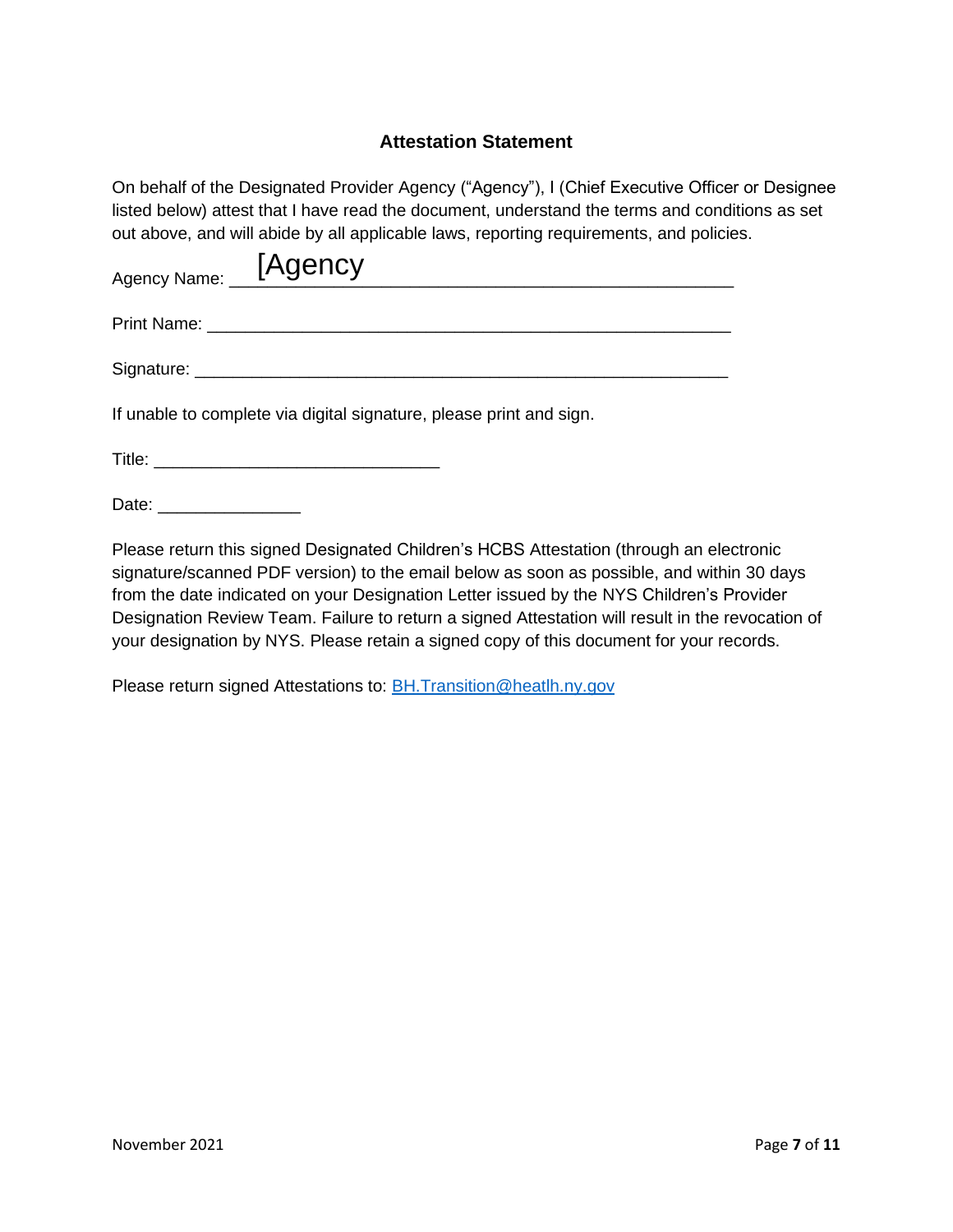# **Attachment A**

# **The Children's Waiver and the Home and Community Based Services (HCBS) Settings Rule**

The Home and Community Based Services (HCBS) Settings Rule, (§441.301(c)(4) and §441.710), known as the Final Rule, became effective in March 2014, and describes how Medicaid-funded HCBS are to be delivered by states and HCBS providers in general. As part of the [HCBS Final Rule,](https://health.ny.gov/health_care/medicaid/redesign/behavioral_health/children/provider_info.htm) the Center for Medicare and Medicaid Services (CMS) established requirements for settings where HCBS can be provided and the heightened scrutiny process sites will need to take if located in a building or on the grounds of a facility also providing inpatient institutional treatment, or is otherwise presumed institutional under the rule. According to CMS, settings that DO NOT MEET the definition of being home and community based are:

- A nursing facility;
- An institution for mental diseases;
- An intermediate care facility for individuals with intellectual disabilities;
- A hospital; or
- Any other locations that have qualities of an institutional setting, as determined by the Secretary.

In addition, the Final Rule §441.301(c)(5)(v) specifies that the following settings are presumed to have the qualities of an institution (and therefore likely do not meet the HCBS standard without documentation to support otherwise):

- Any setting that is located in a building that is also a publicly or privately operated facility that provides inpatient institutional treatment,
- Any setting that is located in a building on the grounds of, or immediately adjacent to, a public institution, or
- Any other setting that has the effect of isolating individuals receiving Medicaid HCBS from the broader community of individuals not receiving Medicaid HCBS.

To continue receiving federal Medicaid funding, it is required that HCBS settings for Children's Waiver recipients:

- Are integrated in and support full access to the greater community;
- Are selected from among options by the individual;
- Ensure rights of privacy, dignity, respect, and freedom from coercion and restraint;
- Optimize an individual's autonomy and independence in making life choices;
- facilitate an individual's informed choice about their services and who provides them;
- Are physically accessible to the individuals supported;
- Provide freedom and support for individuals to control their own schedules and activities; and
- Provide individuals access to food (meals and/or snacks) and visitors at any time.

The last two standards are the only standards that are modifiable, [under certain conditions.](https://health.ny.gov/health_care/medicaid/redesign/behavioral_health/children/hcbs_manual.htm#_TOC_250010)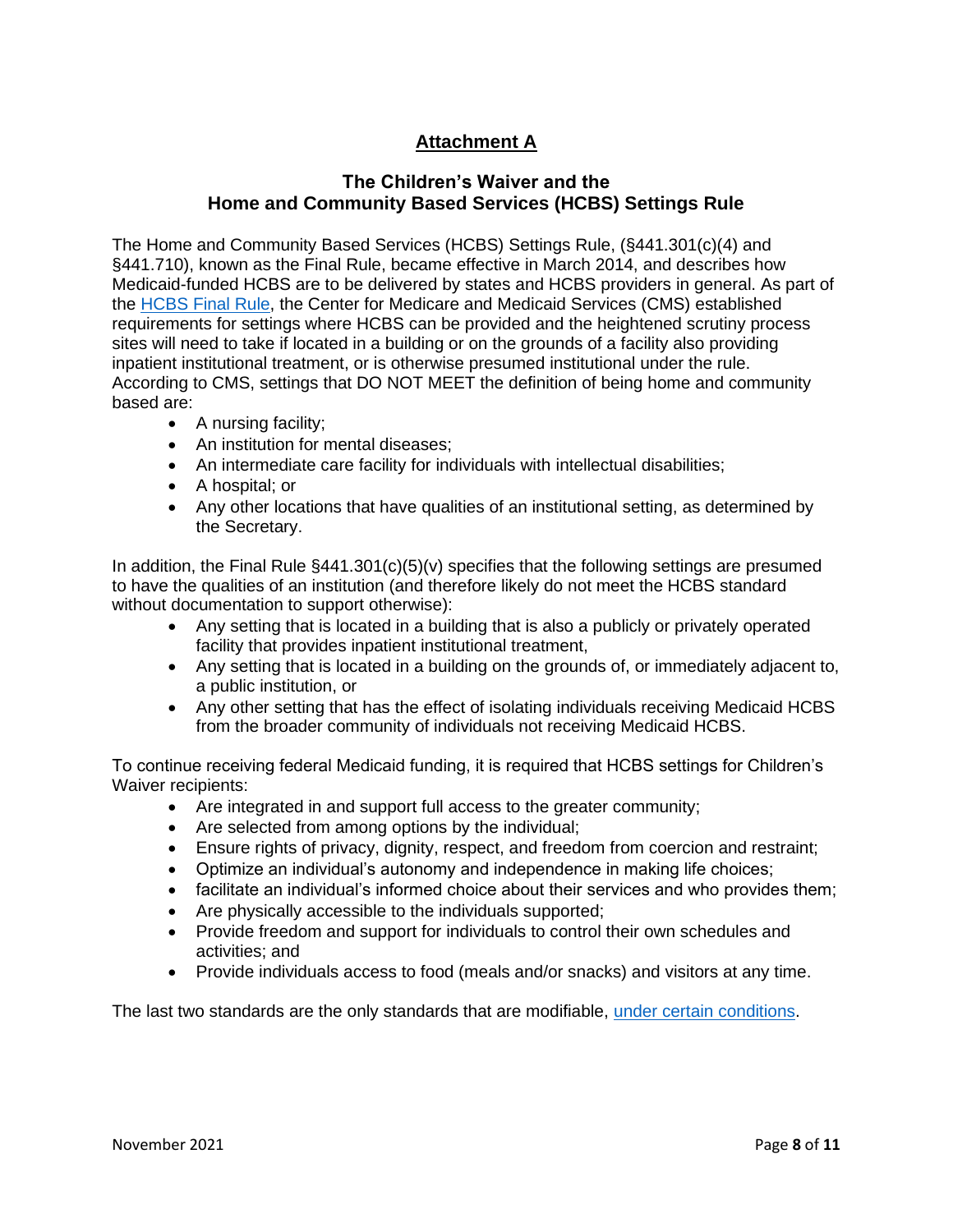In addition to the settings standards, the federal HCBS Final Rule also requires a personcentered planning process. This process must:

- Provide necessary information and support to the individual to ensure that they can direct their planning process as much as possible
- Include people chosen by the individual
- Be timely and occur at least annually at times and locations of the individual's convenience.
- Assist the person in achieving outcomes they define for themselves, and in the most integrated community setting(s) they desire
- Ensure delivery of services in a manner that reflects personal preferences and choices
- Help promote the health and welfare of those receiving services
- Take into consideration the culture of the person served
- Use plain language
- Include strategies for solving disagreement(s)
- Offer choices regarding the services and supports the person receives, and from whom
- Provide a method for the individual to request updates to their plan
- Indicate what entity or person will monitor the primary or main person-centered plan
- Identify individual's strengths, preferences, needs (both clinical and support), and desired outcomes

NYS DOH must comply with the HCBS Final Rule and ensure that all HCBS designated providers and their respective sites of service are compliant. NYS DOH must follow a process to demonstrate to CMS that a review of all designated providers and their respective service sites have been assessed and deemed in compliance with the Final Rule, or will come into compliance, to continue to provide Home and Community Based Services.

All designated HCBS providers need to complete a Final Rule self-assessment survey for *each* designated site, along with documentation supporting their survey responses, and then NYS DOH will determine if a site visit review will be needed. As new providers become designated or existing providers become designated for new sites, NYS DOH must ensure that these sites have been reviewed and evaluated to comply with the Final Rule.

### **Additional HCBS Final Rule Resources**

The CMS Final Rule on the HCBS Settings Requirement can be found here: [https://www.federalregister.gov/documents/2014/01/16/2014-00487/medicaid-program-state](https://www.federalregister.gov/documents/2014/01/16/2014-00487/medicaid-program-state-plan-home-and-community-based-services-5-year-period-for-waivers-provider)[plan-home-and-community-based-services-5-year-period-for-waivers-provider](https://www.federalregister.gov/documents/2014/01/16/2014-00487/medicaid-program-state-plan-home-and-community-based-services-5-year-period-for-waivers-provider)

CMS has created a Settings Requirements Compliance Toolkit that may be found here: <https://www.medicaid.gov/medicaid/hcbs/index.html>

Inquiries regarding Children's Waiver HCBS and the Final Rule can be sent to: [ChildrensWaiverHCBSFinalRule@health.ny.gov](mailto:ChildrensWaiverHCBSFinalRule@health.ny.gov)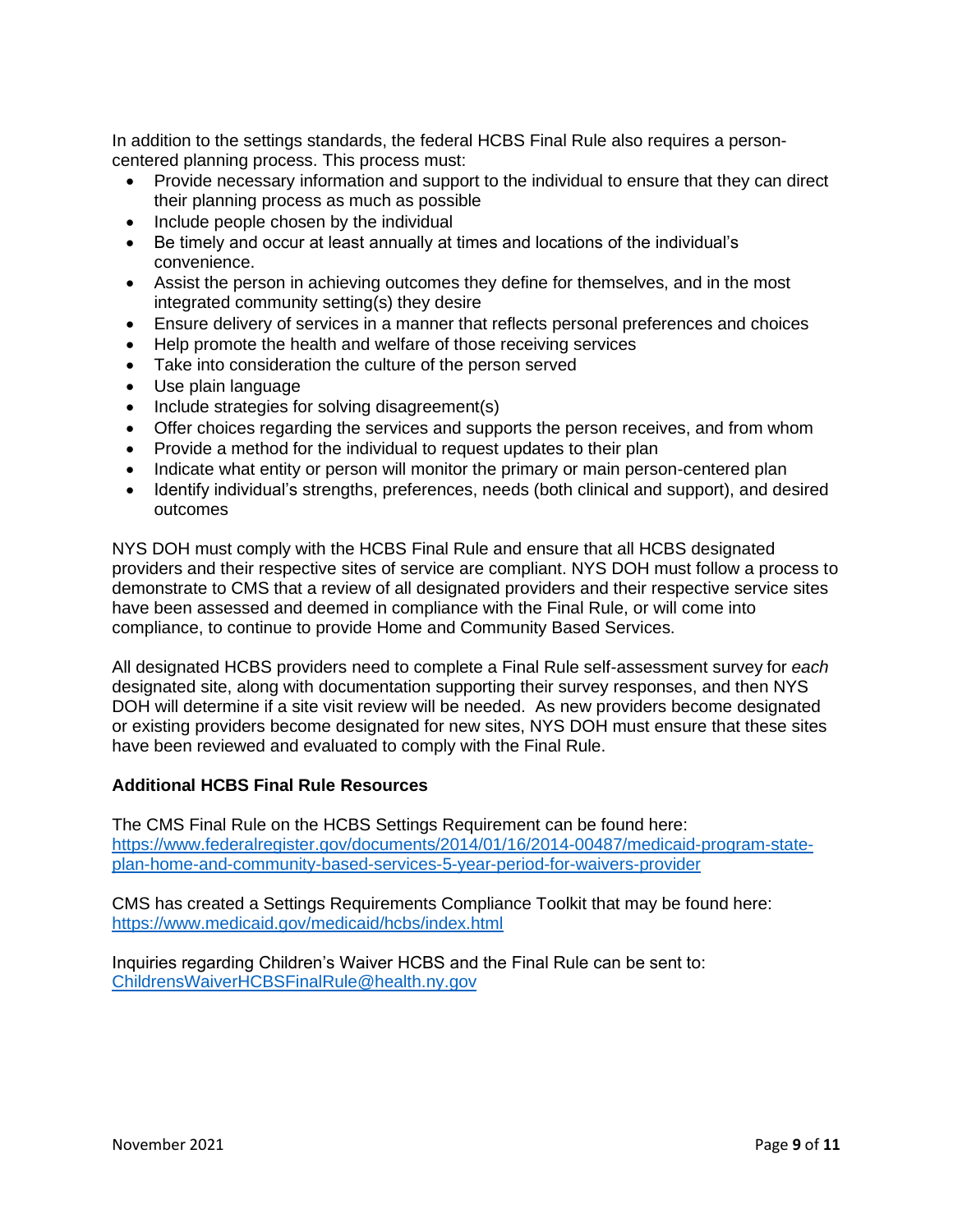# **Attachment B**

# **Children's Waiver Requirements for Electronic Visit Verification (EVV)**

All Providers and Fiscal Intermediaries (FIs) who provider Medicaid Personal Care Services (PCS) and Home Health Care Services (HHCS) are required to utilize an Electronic Visit Verification (EVV) system to capture services that begin or end in the consumer's home. EVV applies to both Fee-for Service (FFS) and Medicaid Managed Care (MMC) services.

The federal *21st [Century Cures Act](https://www.congress.gov/bill/114th-congress/house-bill/34/text)*, signed into law on December 13, 2016, requires all state Medicaid programs to implement an Electronic Visit Verification (EVV) system for personal care services (PCS) by January 1, 2021 and Home Health Services (HHCS) by January 1, 2023. As such, the New York State Department of Health (NYSDOH) required providers of Medicaidfunded PCS to select and implement compliant EVV systems that meet the requirements of the 21st Century Cures Act by January 1, 2021. Providers of Medicaid-funded HHCS will be required to select and implement compliant EVV systems by January 1, 2023. Since the Children's Waiver 1915(c) Home and Community Based Services (HCBS) are impacted, the New York State Department of Health (Department) is providing the following guidance regarding this compliance requirement.

### **What is EVV?**

EVV is a system that may include multiple point-of-care verification technologies, such as telephonic, mobile, and web-based verification inputs. The system electronically verifies the occurrence of home or community-based service visits, identifying the time that service provision begins and ends to ensure accurate claims disbursement and safeguarding that beneficiaries who are authorized to receive services get the expected care.

## **Does EVV apply to the Children's Waiver?**

EVV applies if the service meets the following criteria:

- Is considered a Medicaid Personal Care Service (PCS)
- The services begin or end in the home
- The services are not provided in a congregate facility
- The service supports Activities of Daily Living (ADL) or Instrumental Activities of Daily Living (IADL)

For the Children's Waiver, EVV requirements always apply to Community Habilitation, and may apply to Respite. EVV requirements do not apply to Day Habilitation. All Children's HCBS providers should self-assess as to whether they meet the EVV criteria and, if necessary, take steps internally to become EVV compliant. Children's Waiver HCBS providers that might also serve the OPWDD Waiver will need to comply with OPWDD Guidance.

After self-assessment, some HCBS providers will determine that they do not meet EVV requirements for any of the HCBS enrolled children they serve, while other HCBS providers may meet the EVV requirement for *some or all* the enrolled children they serve.

Since EVV may be applicable to Planned and Crisis Respite, Respite providers **must** complete the *[Children's Waiver EVV Declaration Form](https://health.ny.gov/health_care/medicaid/redesign/behavioral_health/children/docs/childrens_waiver_evv_declaration_form.pdf)* to confirm they understand the EVV requirements and have determined if they meet EVV requirements. All Planned and Crisis Respite that meet